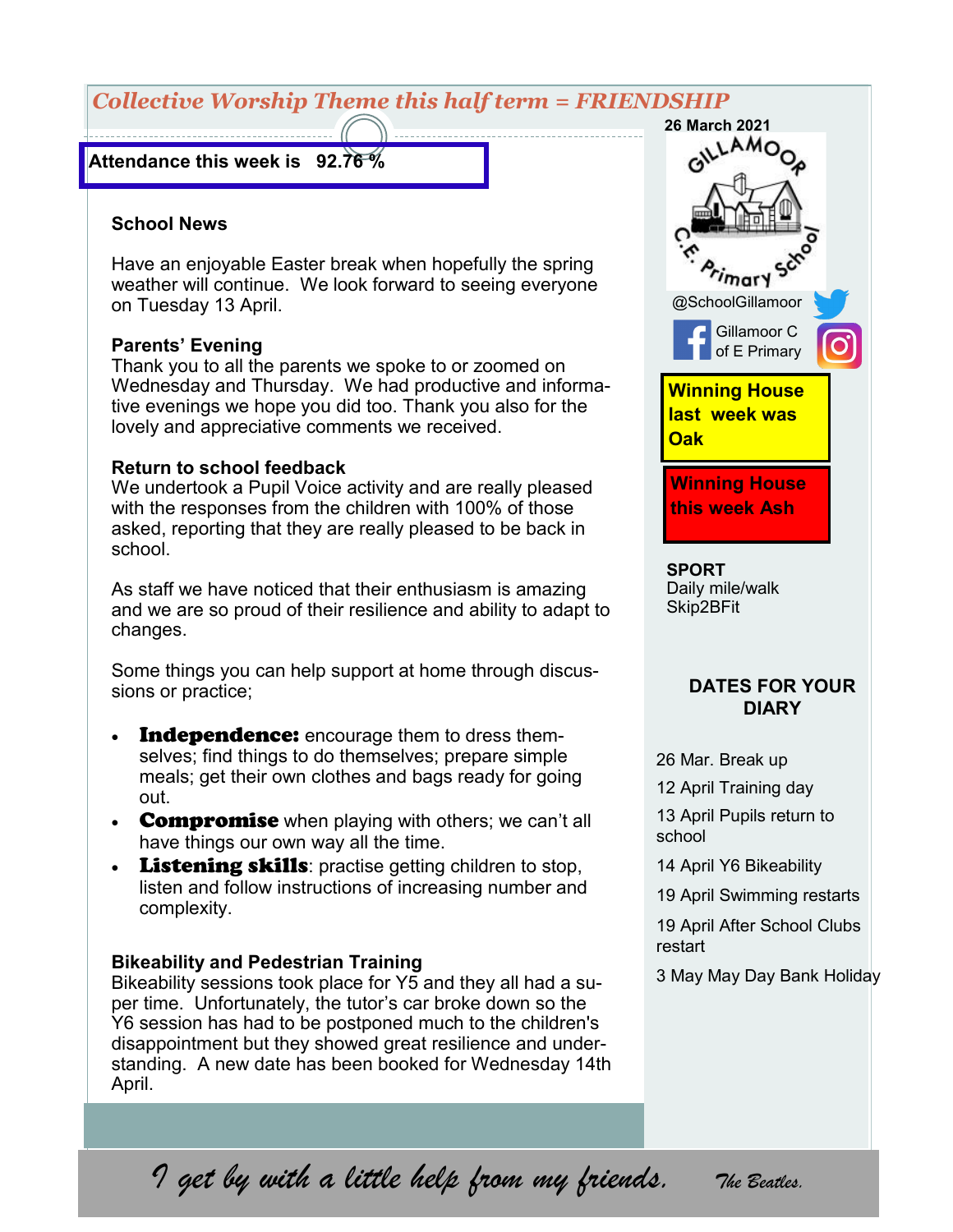#### **Activities to do at home over Easter**



Please try to keep your children reading over the Easter break. Research shows that reading with children is the single biggest predictor of academic achievement for children. And it's FUN and | it's CHEAP and it's EASY.

Geep Skipping over Easter!!



п

Ī I



And practising TT Rockstars.

## **FAIRY DOORS**









As part of our Woodland Trust Silver Award the children **Fig. 1** menu attached. have listened to and read Shakespeare's A Midsummer Night's Dream. They then went on to make fairy doors which they placed around the village.

## **School Lunches**

Week beginning 12 April is week 1 menu

Fabulous summer

EASTER CHOCOLATE The KS2 pupils had a fantastic time making Easter eggs and designing and making **I** boxes for them. They had a virtual visit from Nestle



ı ı ı ı ı ı ı I

research and development and tasted a range of flavours to finish off what has been a very popular topic. The Rec/ KS1 pupils also made chocolate bars. A thoroughly messy but exciting and educational time! We hope you all enjoy sampling them!







## **Staff Training**

All staff completing Lateral Flow Testing twice a week.